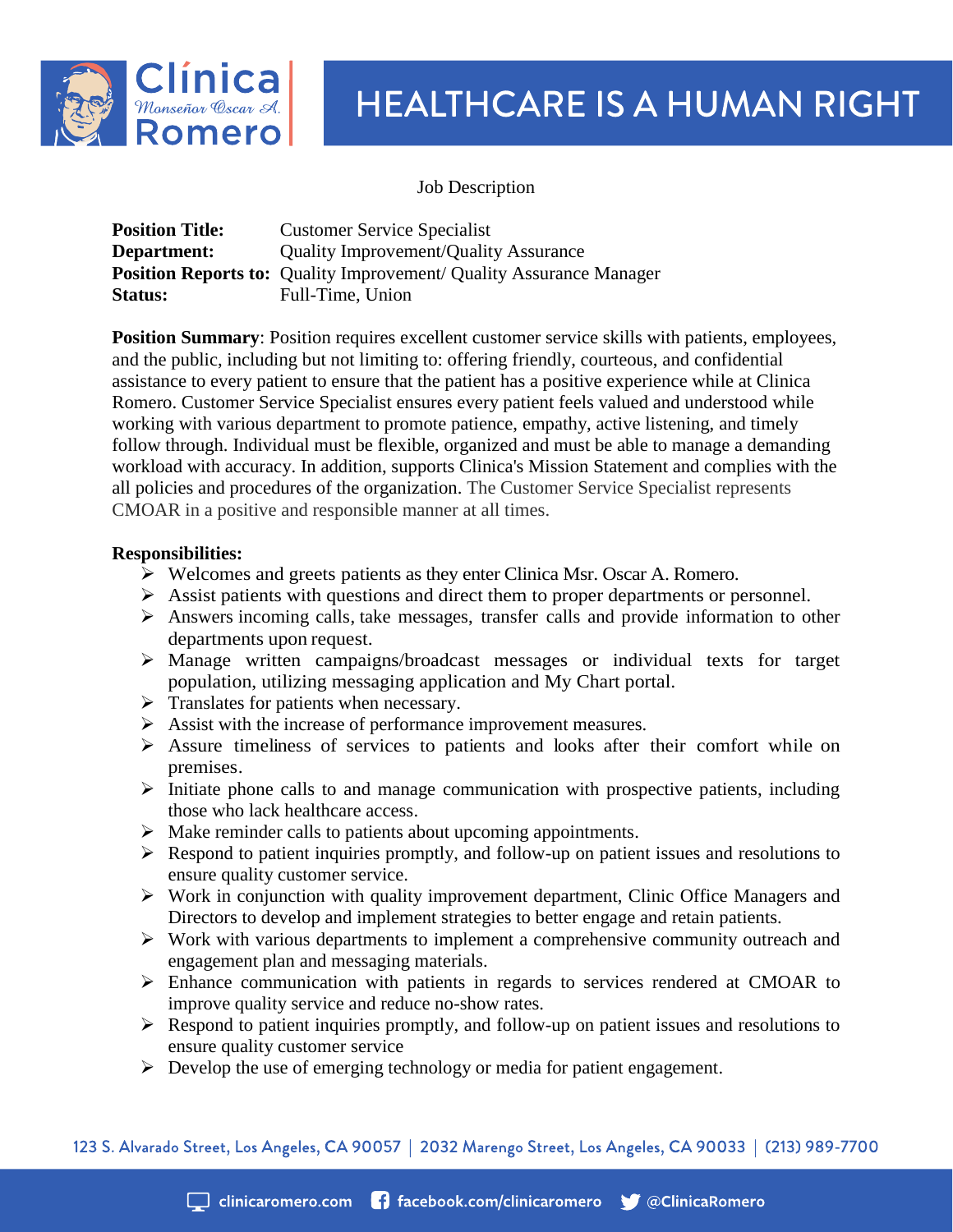

# **HEALTHCARE IS A HUMAN RIGHT**

- Educate residents about CMOAR services, initiatives, projects, developments, and important community related topics.
- $\triangleright$  Attend health fairs and community meetings to encourage potential patients to access CMOAR services.
- $\triangleright$  Maintain knowledge in eligibility, enrollment and program specifications for various Medicaid and Medicare insurance programs and others.
- $\triangleright$  Ensure patient confidentiality and high quality customer service at all times.
- $\triangleright$  Other duties as assigned.

### **Observes CMOAR Appearance/Dress Standards.**

- $\triangleright$  Observe regulations on time card use and reporting.
- $\triangleright$  Maintain attendance as a policy.
- $\triangleright$  Maintain a clean and safe work area.
- Observe general Safety/Employee Health policies and procedures.
- $\triangleright$  Maintain a current annual health screening.
- Observe CMOAR Appearance/Dress standards.
- $\triangleright$  Maintain the privacy and confidentiality of both client and employee with regard to medical records.
- $\triangleright$  Display clearly visible identification.
- Freat all patients with respect and dignity and adheres' to the Patient Bill of Rights.
- $\triangleright$  Treats all employees with respect and dignity in accordance to non-discriminatory policy and procedure.
- Treat all employees/clients in a courteous and professional manner.
- $\triangleright$  Conduct only work related conversations when clients are waiting for service.
- $\triangleright$  Do not discuss other staff members, policies, problems or medical care in public areas of clinic.

#### **Qualifications/Requirements:**

- $\triangleright$  High school graduate or equivalent. Training in a medical office or similar setting, preferred.
- Typing a minimum of 45 words per minute. MS Excel / EPIC experience preferable.
- $\triangleright$  Ability to communicate effectively, verbal and written; work without close supervision, detail oriented and well organized.
- Work in team-oriented environment, and work well under deadlines.
- $\triangleright$  Previous experience in a community clinic setting, billing and/or collections a plus.
- $\triangleright$  Bi-lingual English and Spanish.
- $\triangleright$  Ability to handle multiple tasks and work in a busy environment.
- $\triangleright$  Prior experience in a call center, contact center, outbound, inside sales, and/or outreach team preferred.
- Excellent written and verbal communication skills
- $\triangleright$  Exceptional attention to detail
- $\triangleright$  Ability to provide service to individuals with diverse economic, social, racial, and cultural backgrounds.

123 S. Alvarado Street, Los Angeles, CA 90057 | 2032 Marengo Street, Los Angeles, CA 90033 | (213) 989-7700